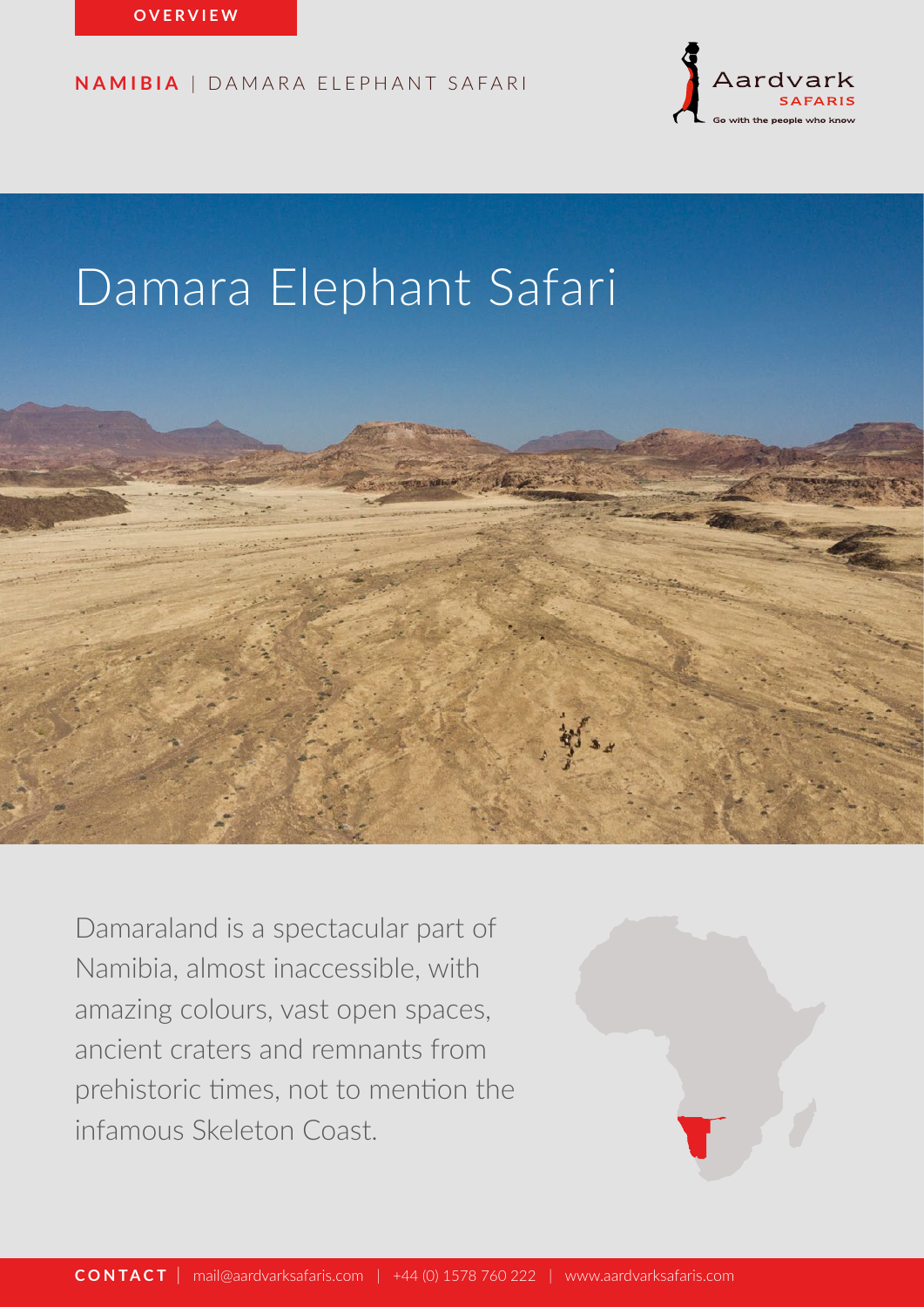

Damaraland is a spectacular part of Namibia, almost inaccessible, with amazing colours, vast open spaces, ancient craters and remnants from prehistoric times, not to mention the infamous Skeleton Coast. You may also encounter some wildlife, all of which combine into a tremendous adventure.

This ride is a completely mobile safari from Twyfelfontein in Damaraland to Henties Bay on the Skeleton Coast of Namibia. It traverses a very remote area, parts of which are only accessible by 4x4 vehicles. All the equipment is brought along on two back up vehicles so the camp is fairly simple, yet still welcoming and comfortable at the end of a long riding day.

This trip is mainly an endurance style ride – experiencing the landscape which changes from day to day and the challenge of crossing a remote inhospitable area on horseback. There is more wildlife to be seen at the start of the ride, especially during the first three days, thereafter the area becomes dry and harsh and cannot sustain large numbers of animals. The rhino, elephant and lion move great distances in Damaraland and they are not always present in the area where you ride, thus it's more a lovely surprise to encounter these animals rather than a certainty that you will.

Camp life has a leisurely pace, days begin at sunrise with the aroma of freshly brewed coffee. After a hearty breakfast you start riding around 8am for four to five hours, stop for lunch and a siesta and then another couple of hours riding in the afternoons.

- Discover ancient bushmen rock engravings at Twyfelfontein (World heritage site), home to the world famous lion man engraving
- Track Desert adapted elephant and rhino through the river beds of Damaraland
- Dramatic desert landscapes
- A chance to get involved with Save the Rhino project
- 20 50 km riding per day at all paces and over rough terrain
- Not suitable for inexperienced riders since encounters with elephant, Rhino and even Lion are possible
- Rustic fly camping and sleeping under the stars
- 11 day riding safari starting and finishing in Windhoek







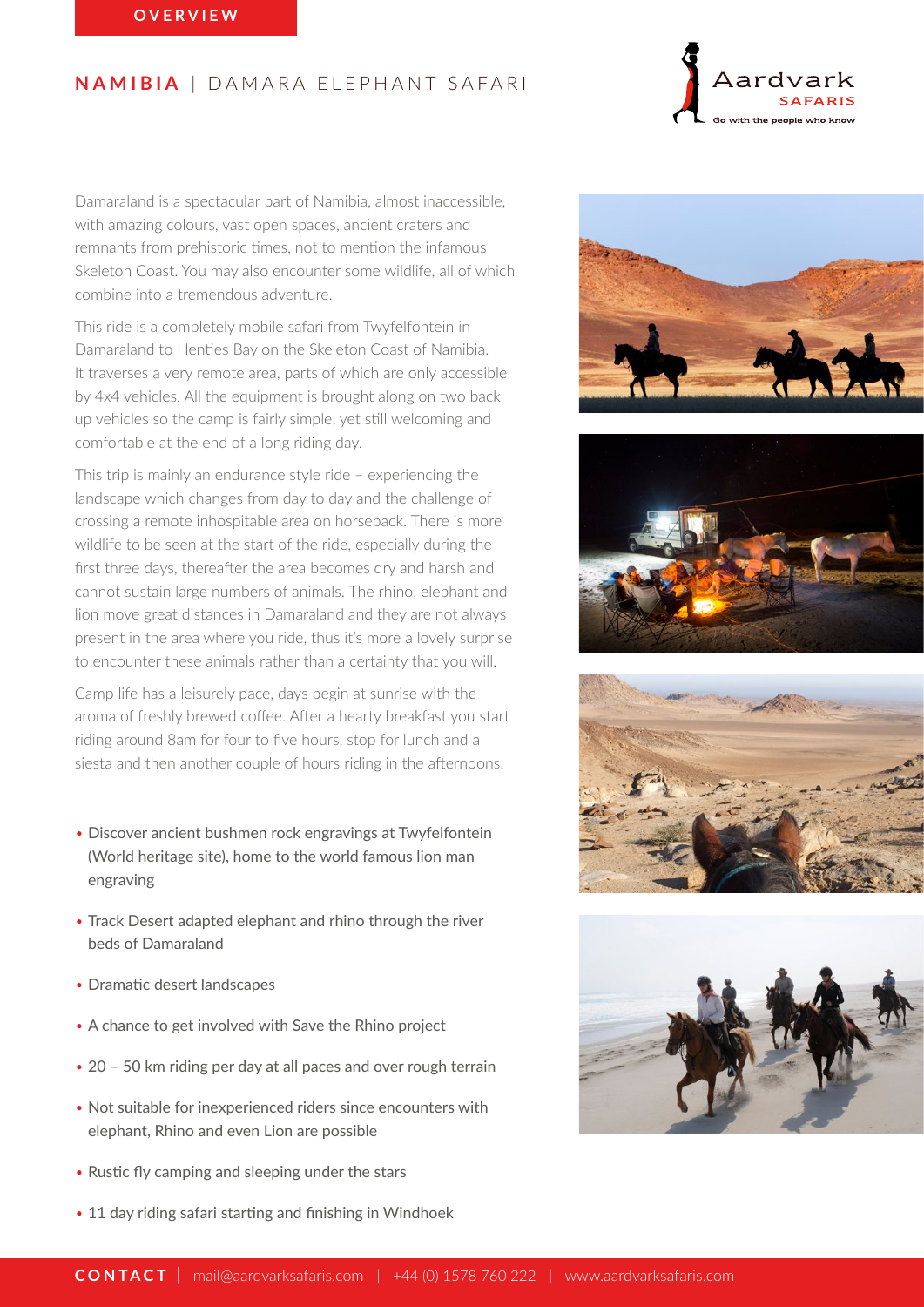

*Please note this is a sample itinerary only and locations/camps may change.*

#### Day 1 - Windhoek

You will be met on arrival at Windhoek International Airport and transferred to a local guesthouse. Here you meet up with your host and guide Andrew Gillies for a pre-ride briefing and dinner. Your overnight stay is on a half board basis to include an evening meal and breakfast. (*Drinks excluded here*).

#### Day 2 - Twyfelfontein

After an early breakfast you begin the seven hour road transfer to your first camp, near Twyfelfontein. Lunch will be provided en-route, travelling through some spectacular Namibian landscapes and stopping off at the world heritage site rock engravings at Twyfelfontein itself.

You arrive at camp in time to meet the horses and crew before settling down to supper. Your riding safari is on a full board basis to include all meals, local drinks and all riding activities.

#### Day 3 to 6 - The Rivers

This morning, with the rising sun at your back, you begin your westward journey on horseback to the distant Atlantic. In these ephemeral river systems, the cycles of rainfall dictate the seasonal movement of the wildlife (which is not concentrated), but possible to encounter Elephants, Rhino, Oryx, Springbok and other desertadapted animals.

For the next four days, you ride through huge glacial valleys and impressive Tableland mountains, giving a snapshot of a land of great antiquity. Evenings are spent around the camp fire, enjoying an array of home cooked, delicious meals, and great company. Your riding safari is on a full board basis to include all meals, local drinks and all riding activities.





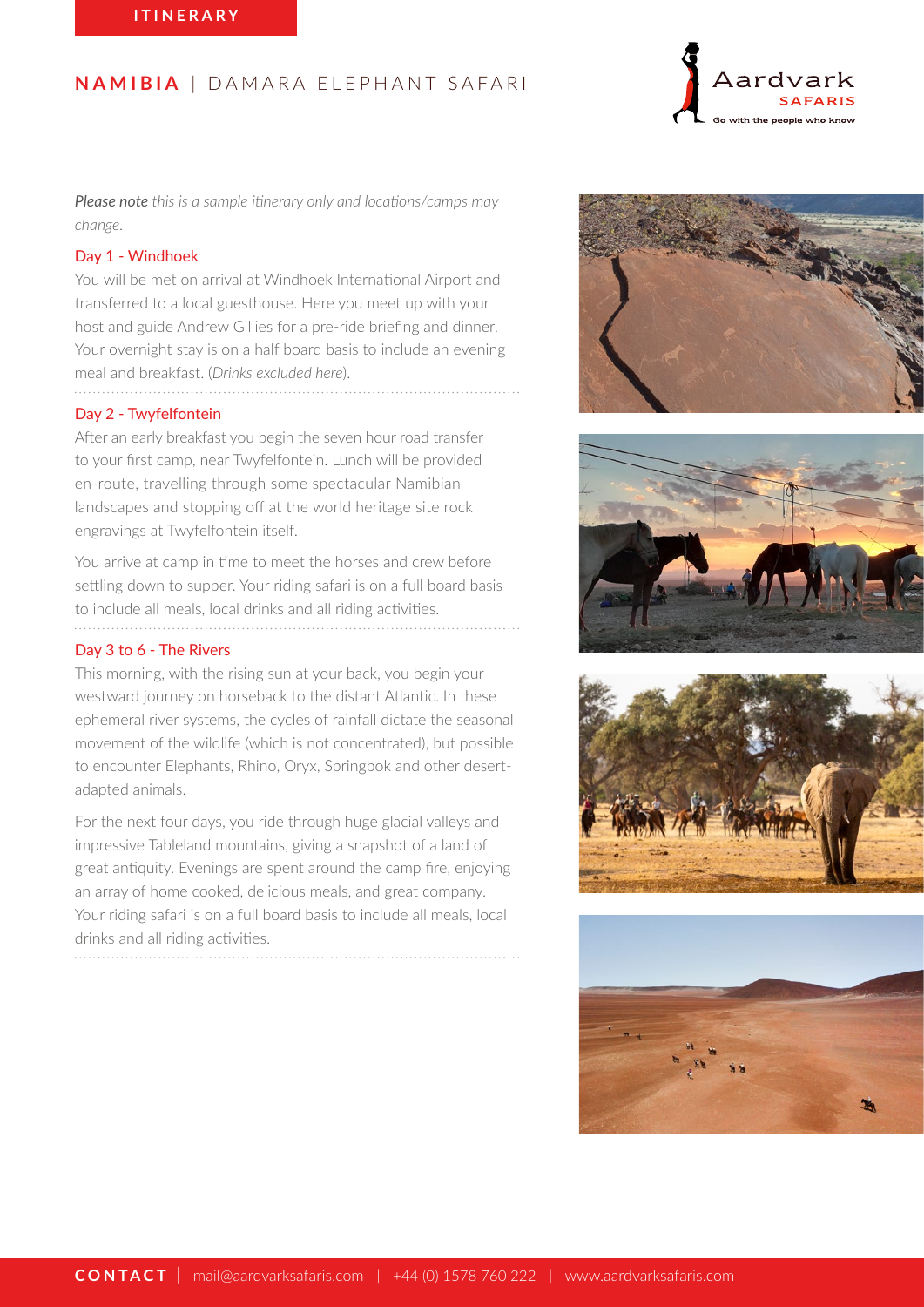

## Days 7 to 10 – The Great Plains

After breakfast this morning, leaving the river valleys behind, you now cross the vastness of the open plains with the striking massive of the Brandberg (burning mountain) from a dramatic backdrop. For the next four days you explore the endless great plains, allowing for some fast-paced riding as you approach the dramatic Messum Caldera, the eroded remains of a collapsed volcano.

Your last ride takes you to the ocean at last! The spectacularly formidable Skeleton Coast, apparently so called for the wrecked hulks of stranded ships which dot the coastline. Within this area you may experience some diverse weather conditions, from hot desert easterlies to cold south Atlantic westerlies - a place of extremes! Your riding safari is on a full board basis to include all meals, local drinks and all riding activities.

You spend the last night of your holiday in the small coastal town of Henties Bay in a private house enjoying spectacular views over the Atlantic Ocean. A farewell meal of freshly caught Atlantic fish, cooked to perfection over the coals awaits your arrival. (*Drinks excluded here*).

## Day 11

This morning you will be transferred back to Windhoek International Airport, a drive of about five to six hours. You arrive in the early afternoon where you will then continue with your own onward travel arrangements.







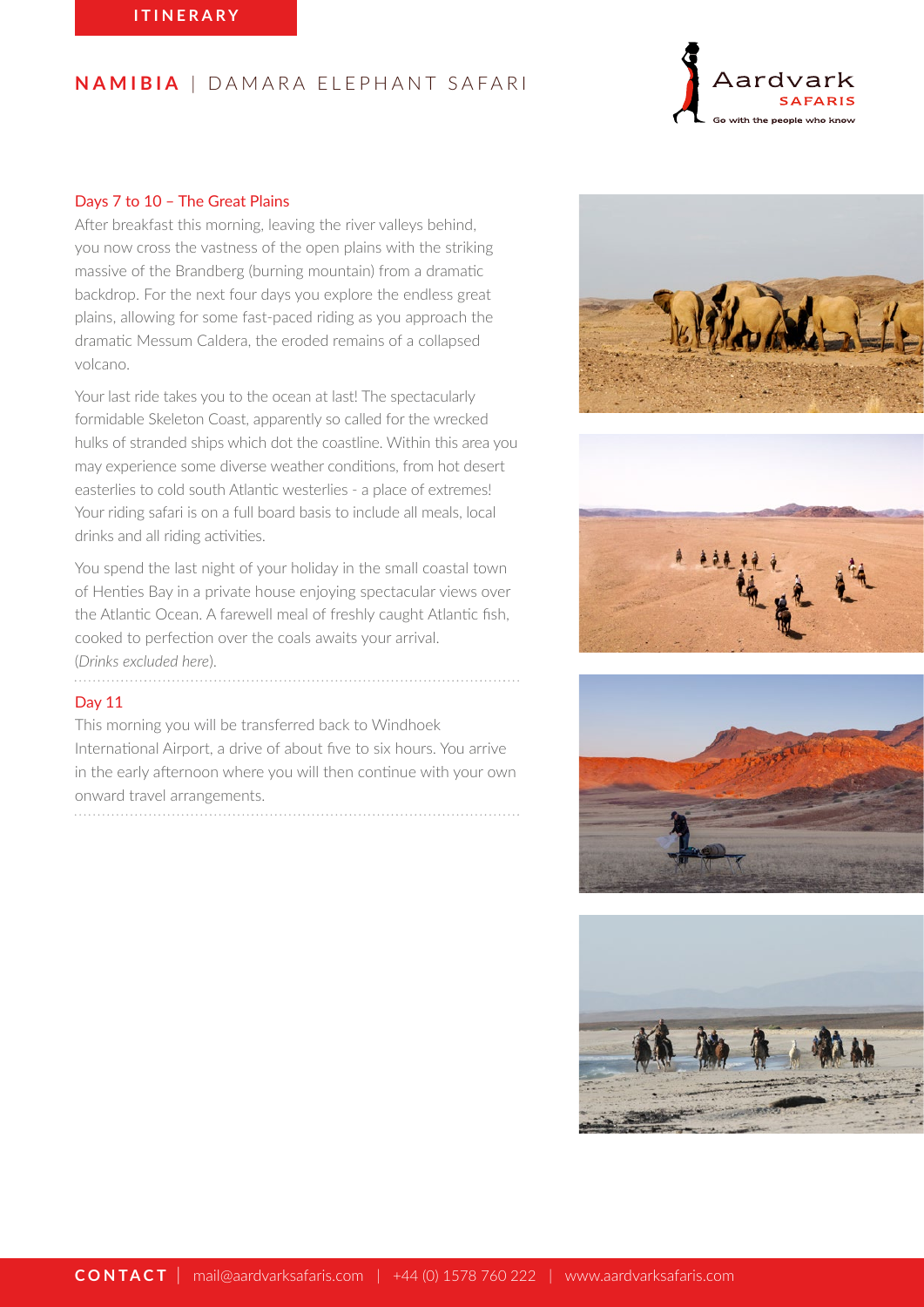

# **LODGES**

All riders stay in guest farms/ lodges/ guesthouses on the first and last nights of the ride. These accommodations vary but are all comfortable, twin-bedded rooms, mostly with en-suite facilities.

## CAMPING

Large dome-shaped tents (two participants sharing) with stretcher bed and bedroll consisting of an insulating mattress, down duvet and pillow (it all zips up for extra warmth), folding chairs and with hot showers. Many guests choose to take their camp bed and swag and sleep out under the canopy of the desert stars - a very special experience. Camp is normally pitched at sunset with meals prepared on the open fire, usually a 'braai' or 'potjie' (casserole) - typically Namibian and often a surprise. Most guests are happy to share accommodations - but you may request on booking single accommodation in the guests houses at the beginning or end of the trail subject to a supplementary charge. They will always try to supply a single tent if requested – but sometimes due to varying circumstances this may not always be possible.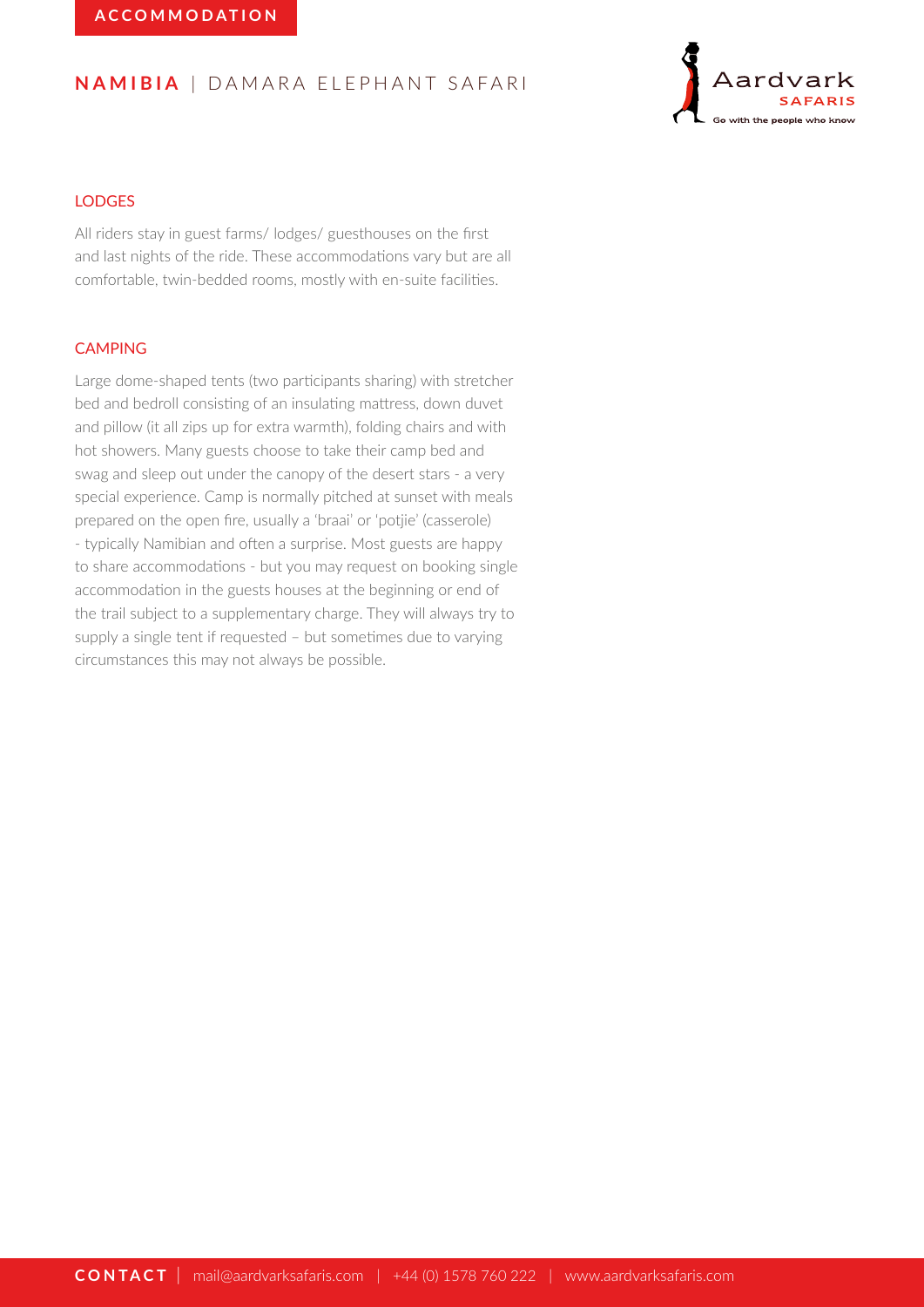

# 2022 TRAVEL DATES

01 July 26 August

# 2022 SCHEDULED DEPARTURE COSTS (GBP £)

Per person sharing a tent is £4,900 Single supplement £190

## 2023 TRAVEL DATES

14 June 09 August

# 2023 SCHEDULED DEPARTURE COSTS (GBP £)

Per person sharing a tent is £5,350 Single supplement £190

## RIDING SAFARIS

*\*Please note that many riding safaris have a maximum weight limit of 84kgs, please let us know if you are close to this.*

# LUGGAGE

Needs to be packed in soft-sided bags which are well-labelled. If over 15kgs, please ensure it's split over two bags.

# THE ITINERARY INCLUDES

Airport transfers Other transfers Accommodation and meals as stated Drinks while on the ride as stated Shared activities as stated National Park and concession fees

#### THE ITINERARY EXCLUDES

International and regional flights

- Visas for British Citizens; Namibia is free of charge on arrival
- Drinks at the guesthouse in Windhoek on arrival and at Henties Bay on your last night, restaurants, petrol station stops en-route

Laundry

Travel insurance

Tips and gratuities

Other personal spending

Single supplement (if not willing to share) - please ask us for the cost.